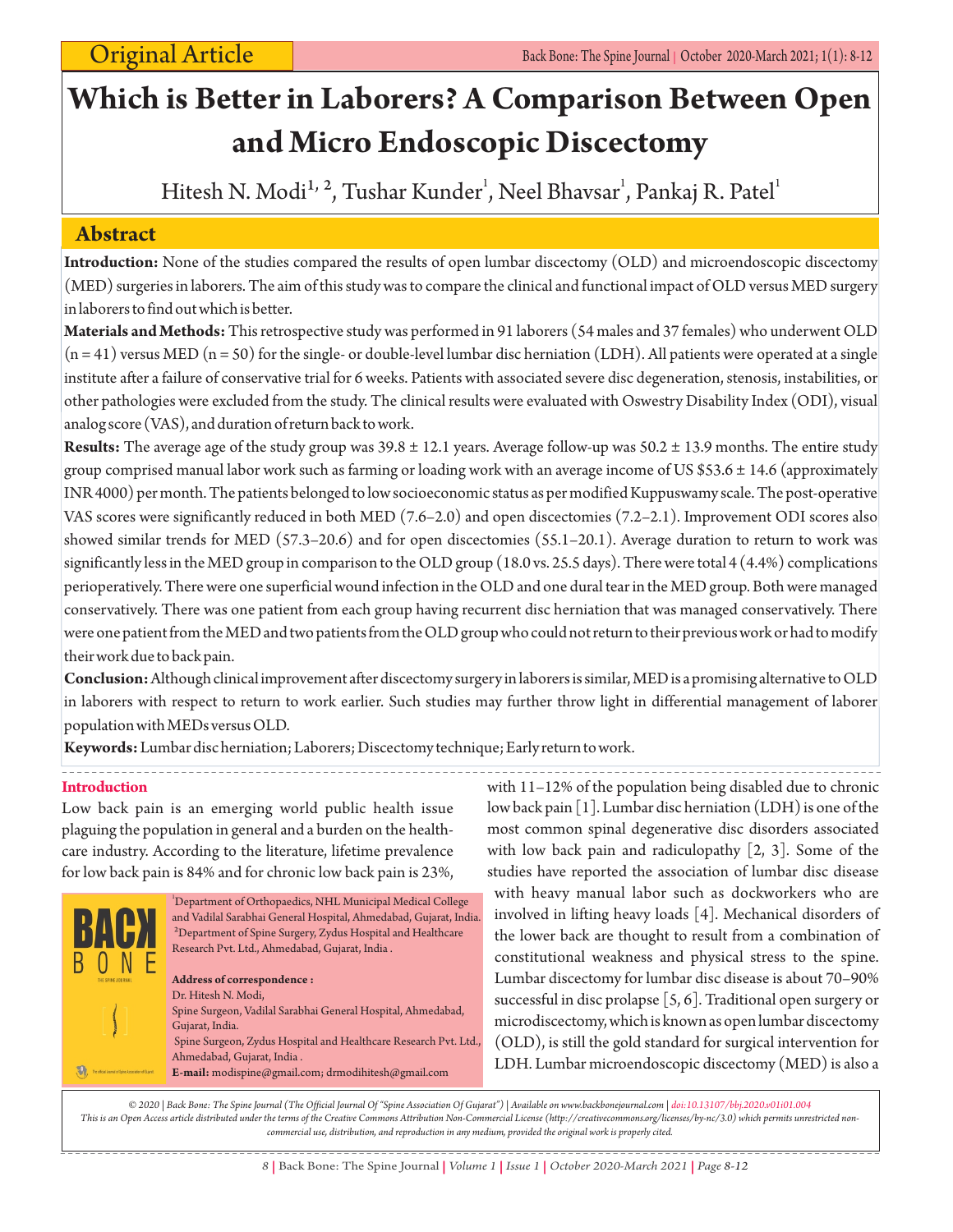| Table 1: Number of patients in each group with single- or<br>double-level disc herniation |                 |                            |                 |  |  |  |
|-------------------------------------------------------------------------------------------|-----------------|----------------------------|-----------------|--|--|--|
| <b>Group</b>                                                                              |                 | <b>OLD</b> group MED group | <b>Total</b>    |  |  |  |
| No. of patients                                                                           | 41              | 50                         | 91              |  |  |  |
| single-level disc                                                                         | 31              | 40                         | 71              |  |  |  |
| Double-level disc                                                                         | 10              | 10                         | 20              |  |  |  |
| Average age (years)                                                                       | $37.7 \pm 7.8$  | $41.5 \pm 14.5$            | $39.8 \pm 12.1$ |  |  |  |
| Male/female                                                                               | 22/19           | 32/18                      | 54/37           |  |  |  |
| Average FU (months)                                                                       | $50.3 \pm 14.4$ | $50.2 \pm 13.7$            | $50.2 \pm 13.9$ |  |  |  |

well-established procedure with low surgical morbidity and similar success rates [7]. The standard surgical treatment of LDH has been open discectomy but there has been a trend toward minimally invasive procedures. MED for the LDH is a well-reported surgical technique, which is increasingly popular in the past few years  $[5, 6]$ . It is becoming an effective alternative to standard OLD as almost all types of disc herniation can be treated with MED [7].

There are different post-operative protocols followed up worldwide after the discectomy procedures. Based on the recommendation of the North American Spine Society (NASS), most people with jobs that are not physically challenging can return to work in 2–4 weeks or less. According to Rompe et al., what is more important as a prognostic criteria for patient selection for discectomy are the strongest possible objective success parameter, that is, return to work, after a surgery in their series with 9-year follow-up [8]. Yadav et al. reported that MED entailed shorter hospital stay, less morbidity, earlier return to work, less blood loss, and shorter operation time comparing to OLD [5]. However, which operative technique facilitates encouraging results with early return to work in manual workers or laborers who are involved in daily work such as farming or manual labor is not reported in the literature. As these people in developing countries have to rely on their daily earnings for their daily living, and therefore, it is important for them to regain their functionality as soon as possible. Primary aim of our study was to compare operative outcomes between two techniques OLD and MED in patients with LDH and involved in labor work for their daily living. Our purpose was to find out which technique should be implemented in such patients for LDH that helps them earning and returning to productivity.

#### **Materials and Methods**

This retrospective analytical study was conducted in patients who were operated for LDH between January 2014 and December 2017. There were 91 unskilled laborers comprising 54 men and 37 women belonging to low socioeconomic status according to the modified Kuppuswamy scale included in the study [9]. The average age of the study population was 39.8  $\pm$ 12.1 years (range, 21–78 years). Operating surgeon randomly

| Table 2: Pre-operative and post-operative VAS and ODI scores in both<br>groups |                |                  |                |  |  |
|--------------------------------------------------------------------------------|----------------|------------------|----------------|--|--|
| Group                                                                          | OLD group      | <b>MED</b> group | <b>Total</b>   |  |  |
| Pre-operative VAS                                                              | $7.2 \pm 1.1$  | $7.6 \pm 1.4$    | $7.4 \pm 1.3$  |  |  |
| Post-operative VAS                                                             | $2.1 \pm 0.9$  | $2.0\pm0.8$      | $2.1\pm0.8$    |  |  |
| Pre-operative ODI                                                              | $55.1 \pm 9.7$ | $57.3 \pm 8.6$   | $56.3 \pm 9.1$ |  |  |
| Post-operative ODI                                                             | $21.0 \pm 8.9$ | $20.6 \pm 8.8$   | $20.8 \pm 8.8$ |  |  |

had selected patients for OLD  $(n = 40)$  or MED  $(n = 45)$  in a government institute (Table 1). All patients were operated by a single surgeon and followed in outpatient clinic regularly postoperatively for a minimum period of 2 years. There were 71 and 20 patients with single-level and double-level disc herniation, respectively (Table 1). Patients who had persistent radicular symptoms or worsening of symptoms after 6 weeks of conservative treatment, along with straight leg raising (SLR) and crossed straight leg raising tests (CSLR) positive with the absence of corresponding neurological deficits, were included in the study. Patients with severe disc degeneration, canal stenosis, spinal instabilities, cauda equina syndrome, or other pathologies were excluded from the study. All patients were selected for surgery from the outpatient department (OPD) after failure of conservative trial. Patients who were admitted and operated through the emergency room (ER) with the same problem were not included in the study.

All patients were followed preoperatively and postoperatively at an interval of 6 weeks, 3 months, 6 months, 1 year, and 2 years after surgery. The clinical results were analyzed and compared preoperatively and postoperatively using the visual analog score (VAS) and Oswestry Disability Index (ODI) questionnaire which was duly noted down by the patients with assistance from resident doctors preoperatively and at 6 weeks and at the final follow-up postoperatively. MacNab's criteria postoperatively, intraoperative estimated blood loss (EBL), operation time, hospital stay, and duration of return back to work were also measured and compared between the OLD and MED groups. Paired and unpaired t-tests were used to find out statistically significant differences (SPSS, version 12, Chicago, Illinois); and  $P < 0.05$  kept to be significance value.

#### **Results**

Average follow-up was  $50.2 \pm 13.9$  months. In both groups, there was significant improvement in pre-operative VAS score of 7.2  $\pm$  1.1 to post-operative score of 2.1  $\pm$  0.9 in the OLD group ( $P < 0.0001$ , paired t-test) and pre-operative 7.6  $\pm$  1.4 to post-operative  $2.0 \pm 0.8$  in the MED group (P < 0.001, paired ttest) (Table 2). Similarly, the improvement in the ODI scores was significant from pre-operative  $55.1 \pm 9.7$  to post-operative  $21.0 \pm 8.9$  in the OLD group (P < 0.001, paired t-test) and pre-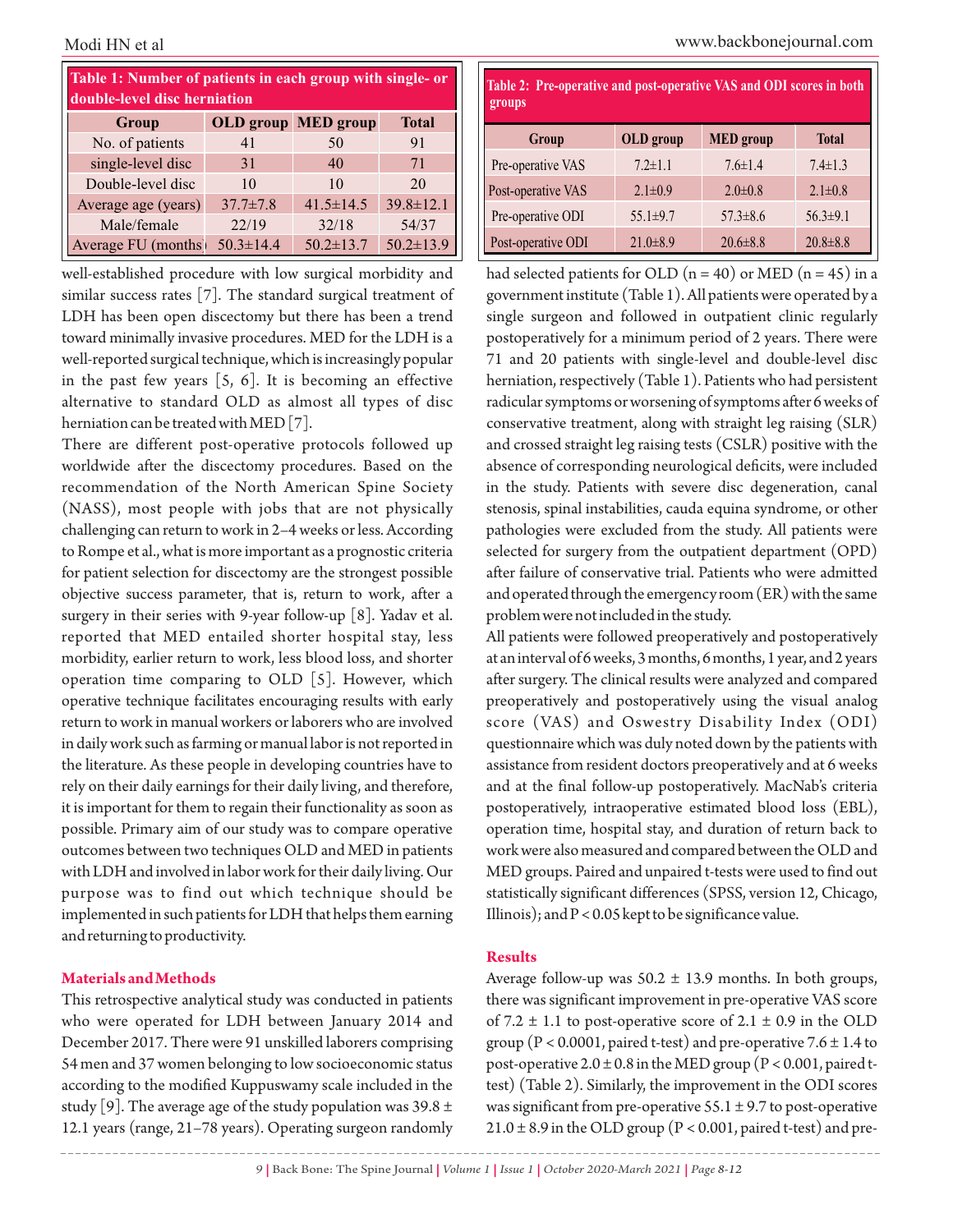| Table 3: MacNab's criteria in both groups                                                                 |          |                  |                  |                 |  |  |
|-----------------------------------------------------------------------------------------------------------|----------|------------------|------------------|-----------------|--|--|
| MacNab's criteria Excellent                                                                               |          | Good             | Fair             | Poor            |  |  |
| $OLD\%$ $(n)$                                                                                             | 63.4(26) | 29.3(12)         | 4.9(2)           | 2.4(1)          |  |  |
| $\text{MED}$ % $(n)$                                                                                      | 68 (34)  | 22(11)           | 8(4)             | 2(1)            |  |  |
| Table 4: Average operation time, blood loss, hospital stay, and<br>return to work in both groups<br>Group |          | <b>OLD</b> group | <b>MED</b> group | <b>Total</b>    |  |  |
| Operation time (min)                                                                                      |          | $62.4 \pm 18.7$  | $64.0 \pm 19.5$  | $63.3 \pm 19.0$ |  |  |
| Estimated blood loss (mL) $66.1 \pm 24.1$                                                                 |          |                  | $32.1 \pm 12.5$  | $47.4 \pm 25.1$ |  |  |
| Hospital stay (days)                                                                                      |          | $5.0 \pm 0.9$    | $2.5 \pm 0.6$    | $3.6 \pm 1.4$   |  |  |
|                                                                                                           |          |                  |                  |                 |  |  |

operative  $57.3 \pm 8.6$  to post-operative  $20.6 \pm 8.8$  in the MED group (P < 0.0001, paired t-test) (Table 2). MacNab's criteria postoperatively for the OLD and MED groups were significant showing more than 90% of patients had excellent and good outcome, which was similar and comparable in both groups (Table 3). Hospital stay was significantly ( $P < 0.05$ ) higher in the OLD group than the MED group ( $5.0 \pm 0.9$  vs.  $2.5 \pm 0.6$ days; P < 0.05, Fisher's test). Similarly, estimated blood loss during operation was also higher in the OLD group than the MED group  $(66.1 \pm 24.1 \text{ mL vs. } 32.1 \pm 12.5 \text{ mL}, P < 0.05,$ Fisher's test). Average operation time, however, was similar in both groups (62.4  $\pm$  18.7 min vs. 64.0  $\pm$  19.5 min, P > 0.05, Fisher's test). However, there was significantly higher period for returning to work in the OLD group than the MED group  $(25.5 \pm 7.3$  days vs.  $18.0 \pm 4.0$  days,  $P < 0.05$ , Fisher's test) from the day of discharge from the hospital (Table 4). If we add further longer hospital stay in the OLD group, this gap between two groups is even wider.

There were total 4 patients (4.4%) with complications in perioperative period. There was one superficial wound infection in the OLD group and one dural tear in the MED group. Both were managed conservatively. Patient with superficial wound infection had Staphylococcus aureus growth on culture, which was treated with 1 week of intravenous and 2 weeks of oral antibiotics with local dressing without any further sequel. One patient with intraoperative dural leak from the MED group was treated conservatively with packing of leak with local fat graft and gelfoam. Patient was given bed rest for 5 days before mobilization. There was one patient from each group having recurrent disc herniation that was managed conservatively with anti-inflammatory medicines and nerve root block. Both patients presented with recurrent disc herniation at least 3 months after the index surgery. Symptoms were relieved with conservative treatment in both patients within 6 weeks period. There were one patient from MED and two patients from the OLD group who could not return to their previous work or had to modify their work due to back pain.

#### **Discussion**

LDH is the most common cause of low back and leg pain. It affects significantly the quality of the life [10]. If the patients who have serious or typical symptoms cannot be healed more than 6–8 weeks by conservative treatment, operation should be indicated as the only one effective method [11]. Two main surgical methods are used commonly: OLD and MED. OLD has been proved to be effective and also was widely used. As a new minimally invasive operative method, MED was initially introduced by Smith and Foley in 1997 [12]. The advantages of MED over OLD are small incision, better cosmetic appearance, early ambulation, less post-operative pain, less intraoperative blood loss, shorter hospital stay, and shorter time to return to work [13, 14, 15]. MED is less traumatizing to the skin and the paraspinal muscles, resulting in reduced fibrosis of the canal [16]. These all advantages in MED indirectly lead to early return to work and thereby reducing the financial loss. However, it is really important in laborers as they need to earn daily living for their family and therefore even a single day of jobless would count significantly to their living. We have included 91 individuals who were involved in manual labor work or farm working for their daily earning and their financial status was in lower socioeconomic class by modified Kuppuswamy classification [9]. Our study focused on this issue that was not reported before.

The ODI and VAS, preoperatively and postoperatively in both the study groups, were significant and similar, these results of our study were similar to other studies comparing OLD and MED. Improvements in ODI postoperatively in both MED and OLD groups were similar when compared across studies in India [17, 18]. However, Bock et al. also reported that the postsurgical analgesic consumption is significantly less if a tubular retractor is inserted through a transmuscular approach [19]. The reason behind is that the open surgery includes extensive retraction and dissection of paraspinal muscles, longer operative time, longer incisions, and bone resection [20]. Garg et al. in their prospective randomized trial comparison between OLD and MED in 112 patients mentioned that both methods are equally effective in relieving radicular pain and there is similar improvement in ODI as well as complications [17]. However, MED entailed shorter hospital stay, less morbidity, and earlier return to work as an advantage over OLD. Kulkarni et al. reported their outcome in 188 consecutive patients who were operated with tubular retractor system (MED) for LDH  $\lceil 6 \rceil$ . Their mean operation time was 50 min/per level and average blood loss was 30 mL. Improvement in VAS and ODI score postoperatively was significant. They have encouraged their patients to return to their work in 3 weeks. Our results are quite similar to the published reports suggesting similar clinical outcome in both OLD and MED. There was a significant improvement in VAS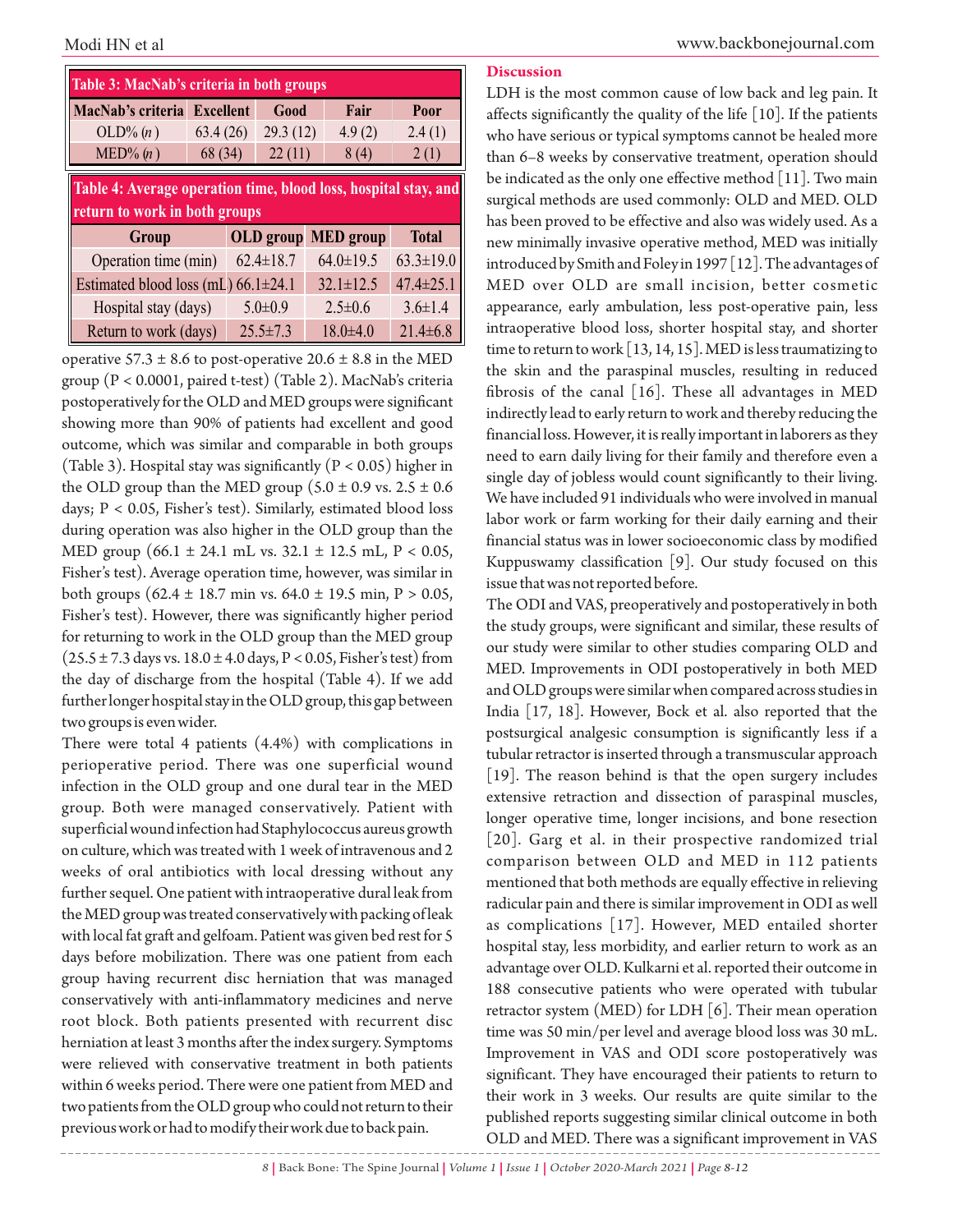and ODI score in both groups in our series of 91 patients which proves that MED is equally effective as OLD in clinical results. Operation time in our series was  $62.4 \pm 18.7$  min in the OLD group and  $64.0 \pm 19.5$  min in the MED group, which were similar. We had 10 patients in each group with double-level LDH that resulted slightly higher average operation time compared with Kulkarni et al. [6]. However, there was significantly less hospital stay ( $5.0 \pm 0.9$  vs.  $2.5 \pm 0.6$  days), less blood loss (66.1  $\pm$  24.1 mL vs. 32.1  $\pm$  12.5 mL), and earlier return to work after the discharge  $(25.5 \pm 7.3)$  days vs.  $18.0 \pm 4.0$ days) in the MED group proves its benefits over OLD.

Bookwalter et al. reported that 40% of their patients returned to work in fewer than 5 weeks proving its cost-effectiveness [21]. Caspar et al. reported a mean return-to-work time of 18.6 weeks [22] and Perez-Cruet et al. reported a mean return-towork time of 17.6 days [23]. Our protocol was encouraging patients to resume work within 2 weeks following discharge from the hospital. Fujii et al. reported an interesting study in six health-care professionals who were operated for percutaneous endoscopic discectomy for LDH [24]. Postoperatively, five out of the six physician patients returned the original job within a week because they had clinical duties. The shortest duration to return to work was reported by a 63-year-old orthopedic surgeon resumed working in his clinic 2 days after the surgery because he had scheduled clinical duty. The longest duration to return to work occurred in general medicine resident who took almost 2 weeks for the sick leave because he did not have clinical duties. The mean duration for the returning to work was 5.8 days after the surgery. At final follow-up ranging from 6 to 30 months, all physician patients were working without any residual pain. In the hands of the authors, the full endoscopic transforaminal decompression surgery is the preferred surgical option and allowed early return to work. These all reports again emphasize that although MED has faster rate of returning to daily activity or work, it again depends on the need of urgency

to work as well. Fujii et al. noticed same thing as one orthopedic surgeon returned to work due to their work and other physician returned to work after 2 weeks due to no pending work [24]. Similarly, if we discuss about laborers who were the primary study population in our series from a developing nation did not have any social security or health-care compensation, and their family was dependent on their daily earning for their living. This made them similar to pending work in case of a surgeon suggested by Fujii et al. in their report [24]. Therefore, we believe even a week earlier to return to their previous work in the MED group of patients would mean a lot for these laborers as they start earning earlier than the OLD group of patients. Such reports have not been published earlier, and therefore, we believe that our experience would guide further regarding choice of treatment option in laborers when they have to undergo for operation for LDH.

There may be a few limitations in this study. First is about the selection of patients, which were as per surgeon's preference in outpatient clinic. Therefore, there might be some selection bias while selecting patients for OLD or MED. Second, we have found less complications, especially regarding recurrent disc herniation in the series. However, we believe that our patients were from labor group and unless they had severe symptomatic disc herniation, they tend to ignore it. The patients who had reported recurrent disc were having significant symptoms, which were luckily managed conservatively.

#### **Conclusion**

We would like to suggest although clinical improvement after discectomy surgery in laborers is similar between the OLD and MED groups, MED proved as an effective alternative to OLD in laborers with respect to return to work earlier. Such studies may further throw light in differential management of laborer population with MED versus OLD.

### **References**

| 1. Balagué F, Mannion AF, Pellisé F, Cedraschi C. Non-specific low back pain. Lancet<br>2012;379:482-91.                                                     | 7. He J, Xiao S, Wu Z, Yuan Z. Microendoscopic discectomy versus open discectomy for<br>lumbar discherniation: A meta-analysis. Eur Spine J 2016;25:1373-81. |
|--------------------------------------------------------------------------------------------------------------------------------------------------------------|--------------------------------------------------------------------------------------------------------------------------------------------------------------|
| 2. McCall IW. Lumbar herniated disks. Radiol Clin North Am 2000;38:1293-309.                                                                                 | 8. Rompe JD, Eysel P, Zöllner J, Heine J. Prognostic criteria for work resumption after<br>standard lumbar discectomy. Eur Spine J 1999;8:132-7.             |
| 3. Van Boxem K, Cheng J, Patijn J, Van Kleef M, Lataster A, Mekhail N, et al. 11.                                                                            |                                                                                                                                                              |
| Lumbosacral radicular pain. Pain Pract 2010;10:339-58.                                                                                                       | 9. Singh T, Sharma S, Nagesh S. Socio-economic status scales updated for 2017. Int J                                                                         |
| 4. Yoke CO, Ann TK. Study of lumbar disc pathology among a group of dockworkers.                                                                             | Res Med Sci 2017; 5:3264-7.                                                                                                                                  |
| Ann Acad Med Singap 1979;8:81-5.                                                                                                                             | 10. Hoy DG, Smith E, Cross M, Sanchez-Riera L, Buchbinder R, Blyth FM, et al. The                                                                            |
| 5. Yadav RI, Long L, Yanming C. Comparison of the effectiveness and outcome of<br>microendoscopic and open discectomy in patients suffering from lumbar disc | global burden of musculoskeletal conditions for 2010: An overview of methods.<br>Ann Rheum Dis 2014;73:982-9.                                                |
| herniation. Medicine (Baltimore) 2019;98:e16627.                                                                                                             | 11. Rothoerl RD, Woertgen C, Brawanski A. When should conservative treatment for                                                                             |
| 6. Kulkarni AG, Bassi A, Dhruv A. Microendoscopic lumbar discectomy: Technique                                                                               | lumbar disc herniation be ceased and surgery considered? Neurosurg Rev<br>$2002:25.162-5$                                                                    |

*and results of 188 cases. Indian J Orthop 2014;48:81-7.*

- 
- *2002;25:162-5.*